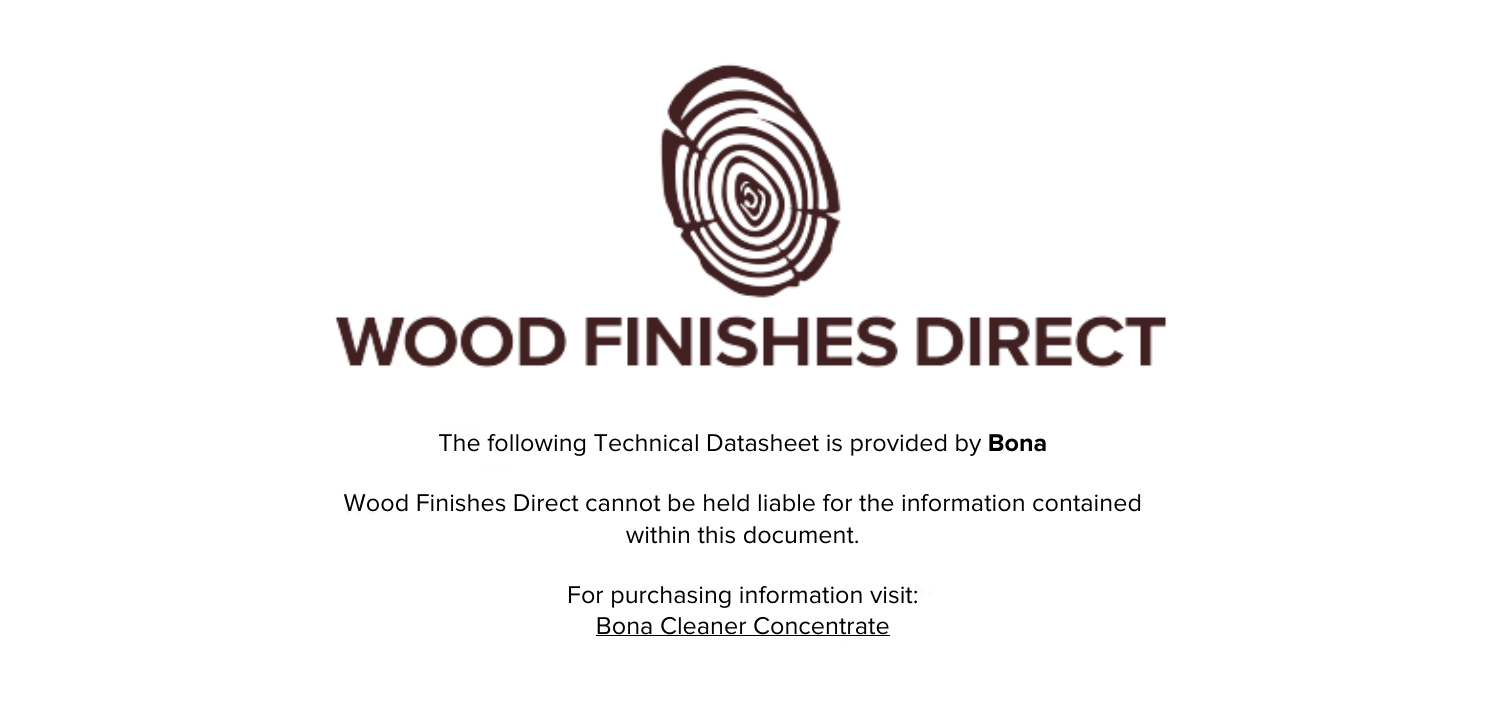# **Bona Cleaner**

## **Technical data sheet**

Bona Cleaner is a highly concentrated, slightly alkaline cleaner specifically designed for the cleaning of finished wood and cork floors. Bona Cleaner can be used for regular mopping or in a machine based cleaning programme.

- Specifically designed for finished wood and cork floors
- Efficient, low-foaming formula
- Leaves no dulling residue
- For daily maintenance and deep cleaning

## **Technical data**

| pH-value:                | Concentrate: approx. 11                                                                      |
|--------------------------|----------------------------------------------------------------------------------------------|
| Density:                 | 1.0 $kg/dm3$                                                                                 |
| Dilution:                | Normal cleaning: 1 dl/ 10 litres of water<br>Heavily soiled floors: 2 dl/ 10 litres of water |
| Safety:                  | Unclassified                                                                                 |
| Flash point:             | Non-flammable                                                                                |
| Shelf life:<br>container | At least 2 years, from the date of production, in unopened original                          |
| Storage:                 | Store frost-free                                                                             |
| Pack size:               | 3 x 5 litre (44 boxes per pallet)<br>10 x 1 litre (50 boxes per pallet)                      |

### Preparations

Remove loose dust/grit etc using a vacuum cleaner, scissor mop or other dry cleaning method.

### Application

Dilute concentrate according to recommendation and clean the floor using a mop or an auto scrubber equipped with a white or tan pad. Note that excessive use of water may damage the floor. Always keep the amount of water used to clean to a minimum and be careful where the floor has open gaps. Replace the cleaning water periodically to avoid streaking.

#### Auto scrubber

#### Recommendations for use of auto scrubber:

- 1. Always fill the tank with clean water prior to use.
- 2. Run the machine along, never across, the parquet boards.
- 3. Water loss from the machine must not exceed 1lit/100m<sup>2</sup>. Test by adding 10 litres of water to the tank and check the remaining water after 100  $m^2$  (e.g. 5 x 20 m). 9 litres should remain in the tank.
- 4. Water should be removed promptly, make sure not to leave puddles when turning with the machine.
- 5. If distributing water with the machine, the water must be removed within 3 minutes.
- 6. Keep the rubber band clean and in good trim. Replace annually or if the machine is leaving puddles or too much water.





Bona